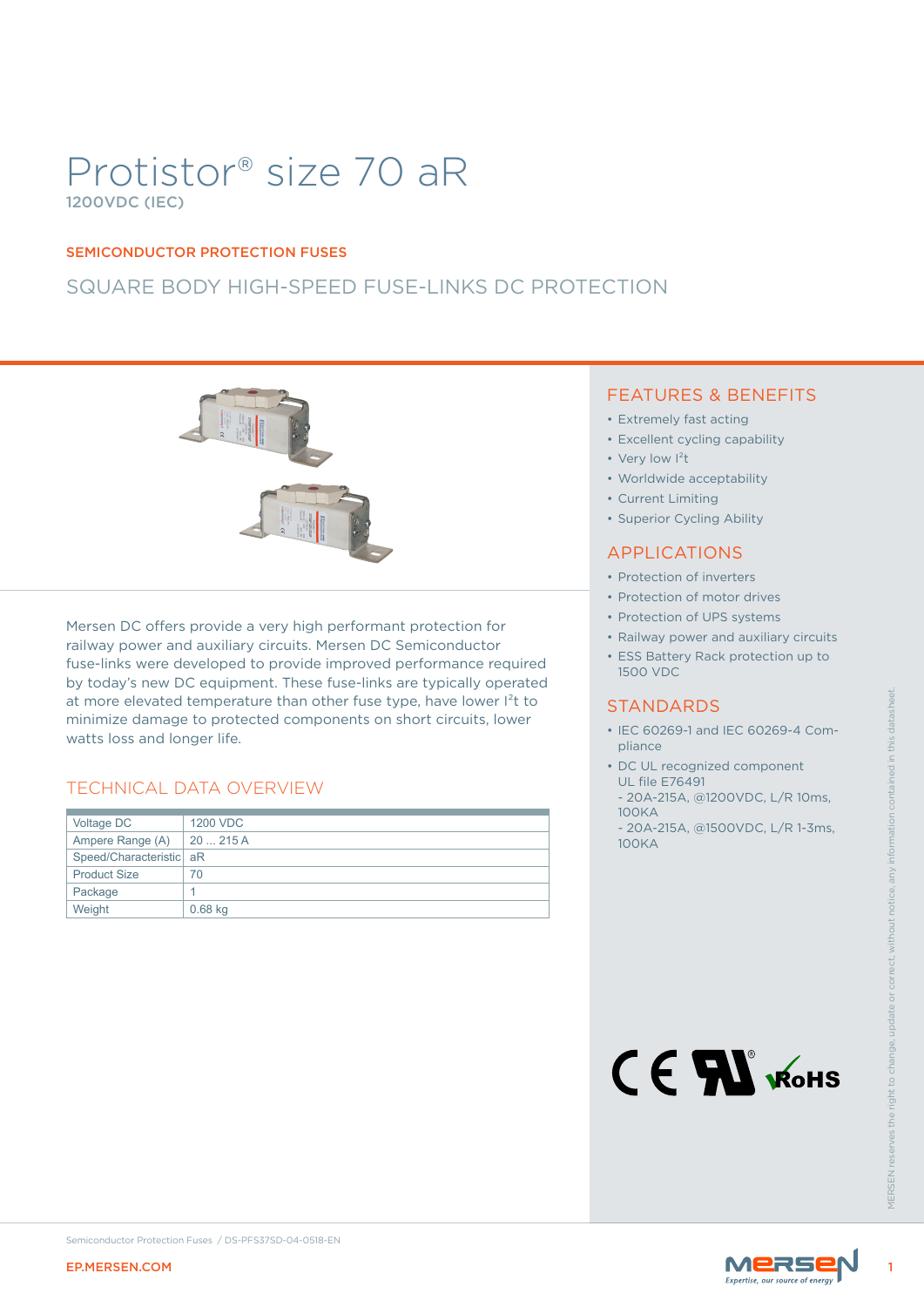## PRODUCT RANGE



D70SF120V20QF

#### **Size 70 aR 1200VDC(IEC), with striker**

| Catalog<br>number | <b>Item</b><br>number | <b>Rated voltage</b><br>DC (IEC) | <b>Rated</b><br>current I <sub>n</sub> | <b>Rated breaking</b><br>capacity DC | Max. total $I^2t$<br>@1000V<br>for $L/R = 15ms$ | Max. total $1^2t$<br>@1000V<br>for $L/R = 45ms$ | Power dissi-<br>pation<br>at <sub>h</sub> | Power dissi-<br>pation<br>at $0.8 In$ |
|-------------------|-----------------------|----------------------------------|----------------------------------------|--------------------------------------|-------------------------------------------------|-------------------------------------------------|-------------------------------------------|---------------------------------------|
| D70SF120V20QF     | C076638               | 1200 V                           | 20A                                    | 100 kA                               | $0.18$ kA <sup>2</sup> s                        | $0.31$ kA <sup>2</sup> s                        | 10 W                                      | 4.5 W                                 |
| D70SF120V25OF     | S079435               | 1200 V                           | 25A                                    | 100 kA                               | $0.18$ kA <sup>2</sup> s                        | $0.31$ kA <sup>2</sup> s                        | 15.5 W                                    | 7 W                                   |
| D70SF120V32QF     | T079436               | 1200 V                           | 32 A                                   | 100 kA                               | $0.35$ kA <sup>2</sup> s                        | $0.61$ kA <sup>2</sup> s                        | 18.5 W                                    | 8.5 W                                 |
| D70SF120V40OF     | V079437               | 1200 V                           | 40 A                                   | 100 kA                               | $0.58$ kA <sup>2</sup> s                        | 1 kA <sup>2</sup> S                             | 22 W                                      | 10 W                                  |
| D70SF120V50QF     | W079438               | 1200 V                           | 50 A                                   | 100 kA                               | $1.03$ kA <sup>2</sup> s                        | $1.8$ kA <sup>2</sup> s                         | 26 W                                      | 12 W                                  |
| D70SF120V63OF     | X079439               | 1200 V                           | 63A                                    | 100 kA                               | $1.6$ kA <sup>2</sup> s                         | $2.8$ kA <sup>2</sup> s                         | 33 W                                      | 15 W                                  |
| D70SF120V80QF     | Y079440               | 1200 V                           | 80 A                                   | 100 kA                               | 3.1 kA <sup>2</sup> S                           | 5.4 kA <sup>2</sup> S                           | 37.5 W                                    | 18.5 W                                |
| D70SF120V100QF    | Z079441               | 1200 V                           | 100A                                   | 100 kA                               | $5.8$ kA <sup>2</sup> s                         | 10 kA <sup>2</sup> S                            | 44.5 W                                    | 21.5 W                                |
| D70SF120V125QF    | A079442               | 1200 V                           | 125A                                   | 100 kA                               | $9.2$ kA <sup>2</sup> s                         | 16 kA <sup>2</sup> S                            | 54 W                                      | 28 W                                  |
| D70SF120V160QF    | B079443               | 1200 V                           | 160 A                                  | 100 kA                               | $19.2$ kA <sup>2</sup> s                        | 33.2 kA <sup>2</sup> S                          | 64 W                                      | 34 W                                  |
| D70SF120V200QF    | C079444               | 1200 V                           | 200A                                   | 100 kA                               | 45 kA <sup>2</sup> S                            | 78.5 kA <sup>2</sup> s                          | 65.5 W                                    | 35 W                                  |
| D70SF120V215QF    | D079445               | 1200 V                           | 215A                                   | 100 kA                               | $55$ k $A^2$ s                                  | 95 kA <sup>2</sup> S                            | 89 W                                      | 46 W                                  |



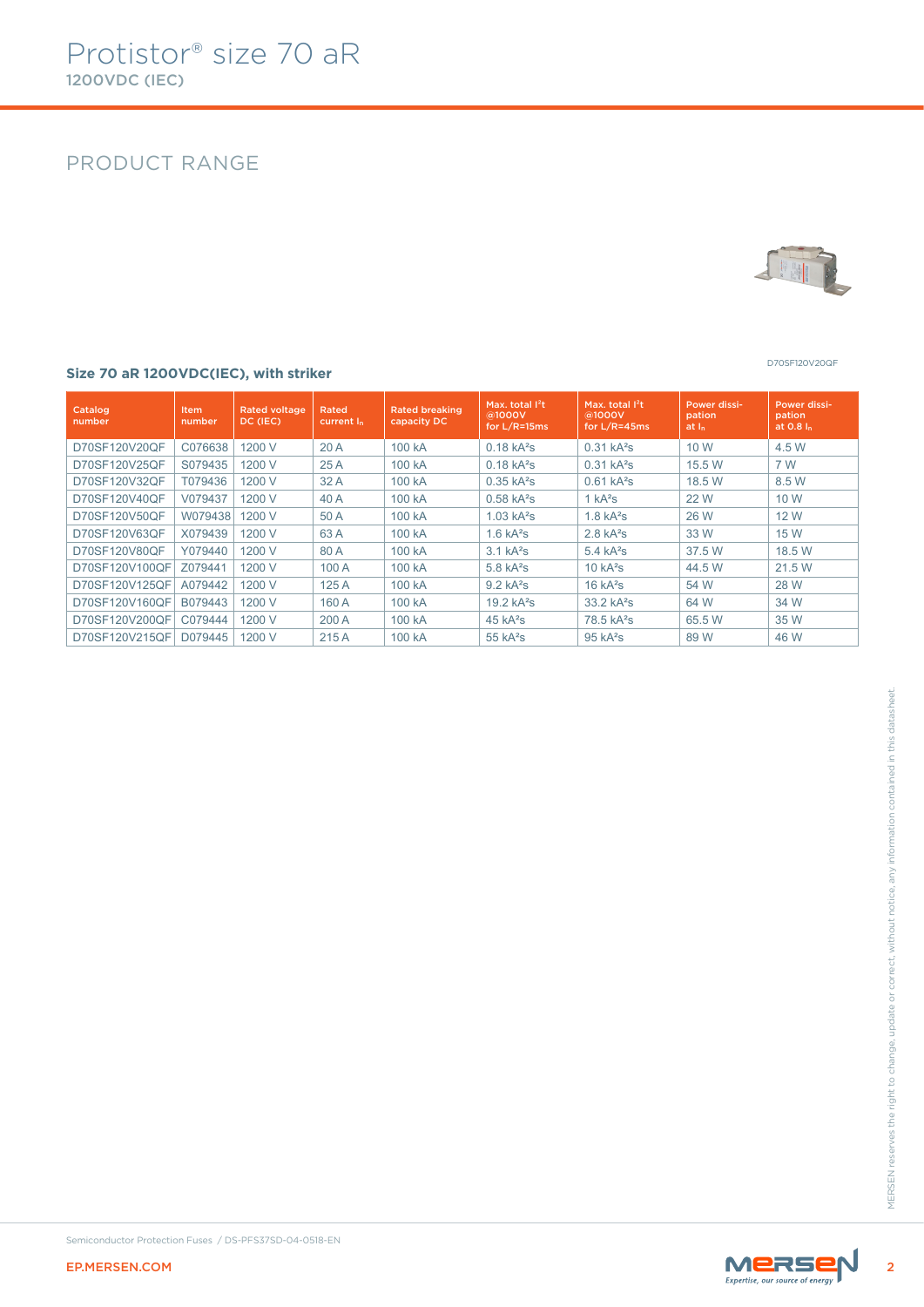Pre-arcing time (s)

Pre-arcing time

 $\circ$ 

## TIME CURRENT CHARACTERISTIC CURVES



RMS value of prospective current (A) +/- 8%

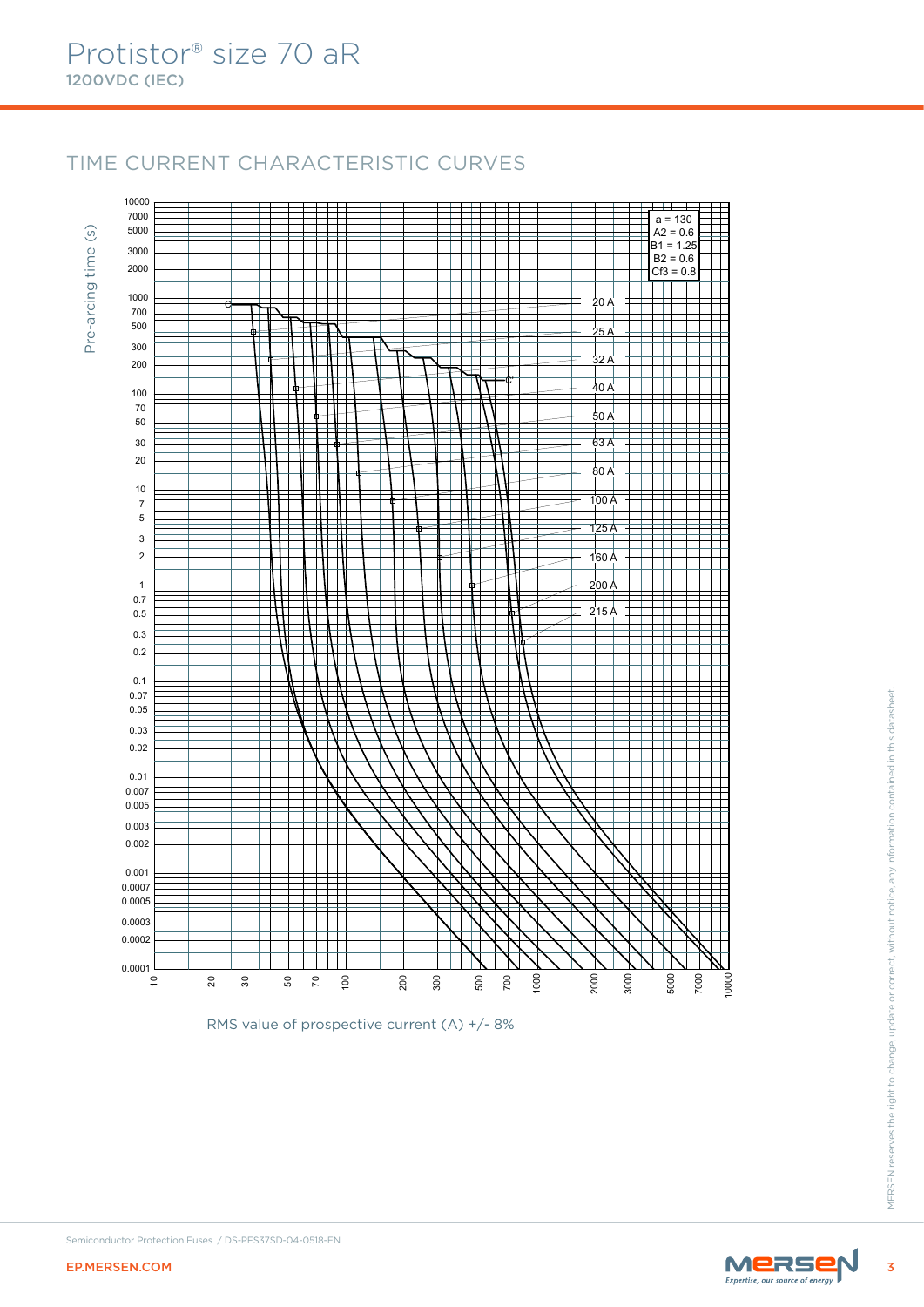## L/R TIME CONSTANT VS DC VOLTAGE CAPABILITY



DC voltage capability (V)

# POWER DISSIPATION<br>
Frame Reserves the right to change, update or correct, and any information contained in the right of the right of the right of the right of the right of the right of the right of the right of the right o 0 L<br>ຊ 0,2 0,4 0,6 0,8 Correction factor for power dissipation % of rated current

## POWER DISSIPATION